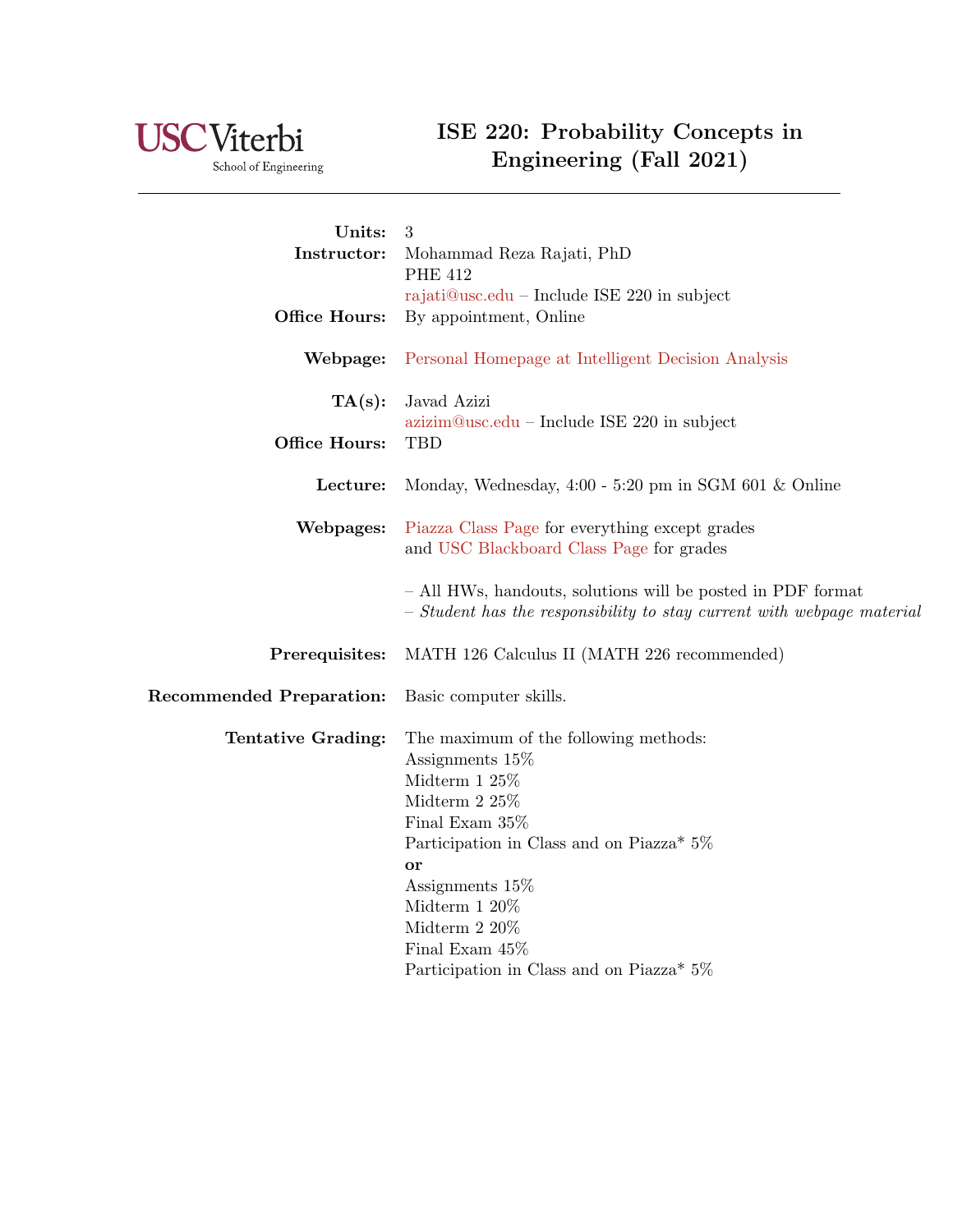## Letter Grade Distribution:

| $67.00 - 69.99$ D+                                                                                             |                                             |
|----------------------------------------------------------------------------------------------------------------|---------------------------------------------|
| $63.00 - 66.99$ D                                                                                              |                                             |
| $60.00 - 62.99$ D-                                                                                             |                                             |
| < 59.99                                                                                                        | н,                                          |
| A<br>$90.00 - 92.99$ A-<br>$87.00 - 89.99$ B+<br>$83.00 - 86.99$ B<br>$80.00 - 82.99$ B-<br>$77.00 - 79.99$ C+ | 73.00 - 76.99 $\,$ C<br>$ 70.00 - 72.99$ C- |

Disclaimer: Although the instructor does not expect this syllabus to drastically change, he reserves every right to change this syllabus any time in the semester.

Note on e-mail vs. Piazza: If you have a question about the material or logistics of the class and wish to ask it electronically, please post it on the piazza page (not e-mail). Often times, if one student has a question/comment, other also have a similar question/comment. Use private Piazza posts with the professor, TA, graders only for issues that are specific to your individually (e.g., a scheduling issue or grade issue). Try minimizing the use of email to the course staff.

Catalogue Description: Techniques for handling uncertainties in engineering design: discrete and continuous random variables; expectations, probability distributions and transformations of random variables; limit theorems; approximations and applications.

Course Objectives: Upon successful completion of this course a student will

- Understand probability as a model for uncertainty
- Be able to perform basic set probability relations including conditional probabilities, Total Probability, and Bayes' Rule
- Understand random variables as models for numerical measurements with uncertainty
- Use the complete statistical characterization of random variables (e.g., distribution and density functions) to compute probabilities
- Develop novel probability distributions given a description of a random experiment.
- Interpret the incomplete statistical characterization of random variables, such as mean and variance, to draw qualitative and quantitative conclusions.
- Be able to apply common distributions such as Gaussian, Poisson, Binomial, Exponential and uniform to solve problems as appropriate.
- Utilize joint distributions and joint moments to compute probabilities and make estimates of random variables.
- Understand the Law of Large Numbers and Central Limit Theorem and their relation to statistical analysis.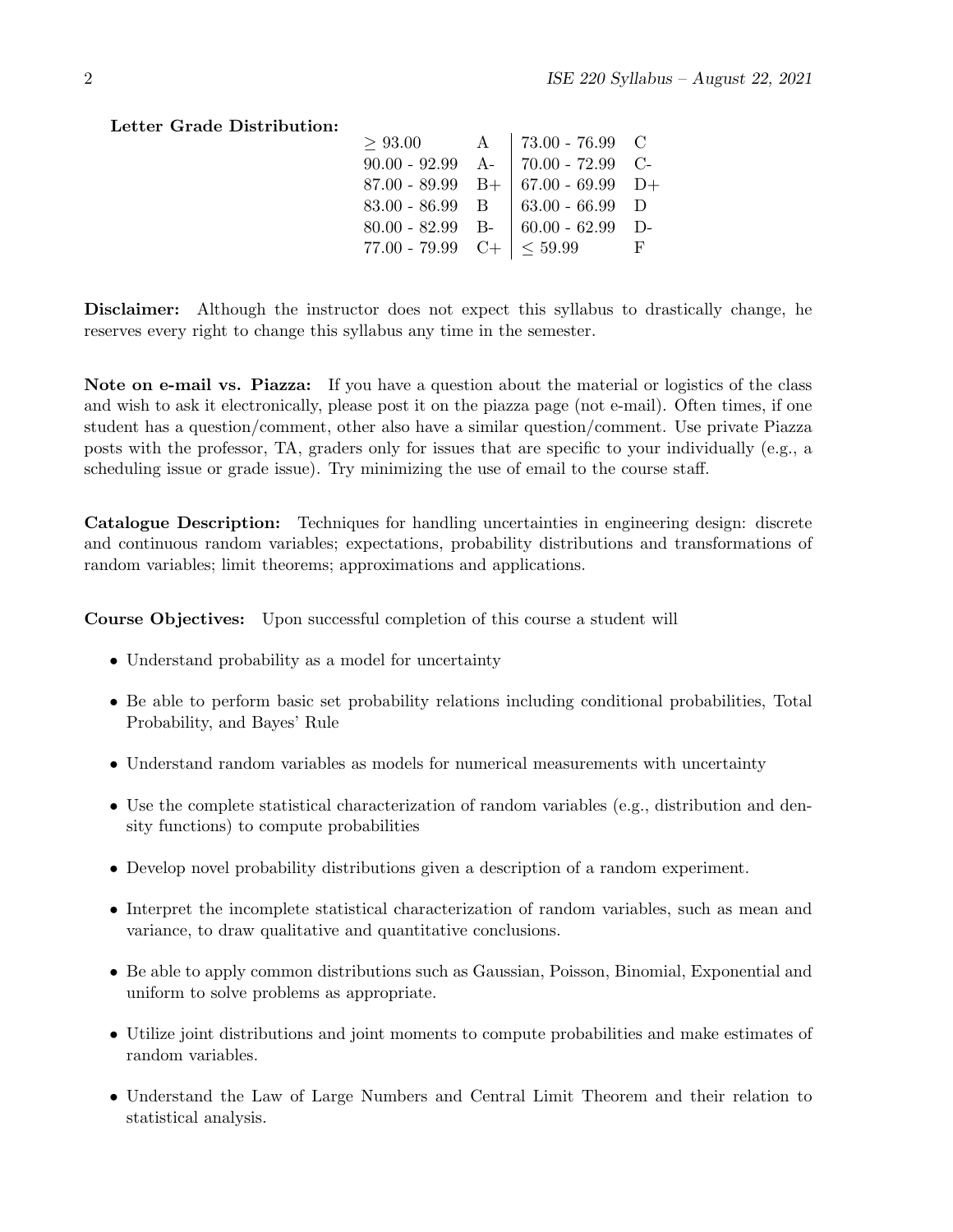#### Exam Dates:

- Midterm Exam 1: Monday, September 27, 4:00 5:20 PM
- Midterm Exam 2: Monday, October 25, 4:00 5:20 PM
- Final Exam: Wednesday, December 8, 4:30 6:30 PM as [set by the university](https://classes.usc.edu/term-20213/finals/)

#### Textbooks:

- Required Textbooks:
	- 1. Probability and Stochastic Processes, 3rd Edition Authors: Roy D. Yates and David J. Goodman; Wiley, 2014. ISBN-13: 978-1-118- 32456-1
	- 2. A First Course in Probability,  $10^{th}$  Edition Author: Sheldon M. Ross, Pearson Education, 2018. ISBN-13: 978-0134753119

#### • Recommended Textbooks:

- 1. Probability & Statistics for Engineers & Scientists, MyLab Statistics Update,  $9<sup>th</sup>$  Edition Authors: Ronald E. Walpole and Raymond H. Myers, Pearson, 2016. ISBN-13: 978- 0134115856
- 2. Probability and Statistics, 4th Edition Authors: Morris H. DeGroot and Mark J. Schervish, Pearson, 2011. ISBN-13: 978- 0321500465
- 3. Probability, Statistics, and Random Signals, 1st Edition Author: Charles Boncelet; Oxford University Press, 2016. ISBN-13: 978-0-19-020051- 0

#### Grading Policies:

- The letter grade distribution table guarantees the *minimum* grade each student will receive based on their final score. When appropriate, relative performance measures will be used to assign the final grade, at the discretion of the instructor.
	- Final grades are non-negotiable and are assigned at the discretion of the instructor. If you cannot accept this condition, you should not enroll in this course.
	- Three of your lowest homework grades will be dropped from the final grade.
	- $-$  \*Participation in class and on Piazza has up to 5% extra credit, which is granted on a competetive basis at the discretion of the instructor.
- Homework Policy
	- Homework is assigned on an approximately weekly basis. A one-day grace period can be used for each homework with 10% penalty. Absolutely no late homework will be accepted after the grace period. A late assignment results in a zero grade.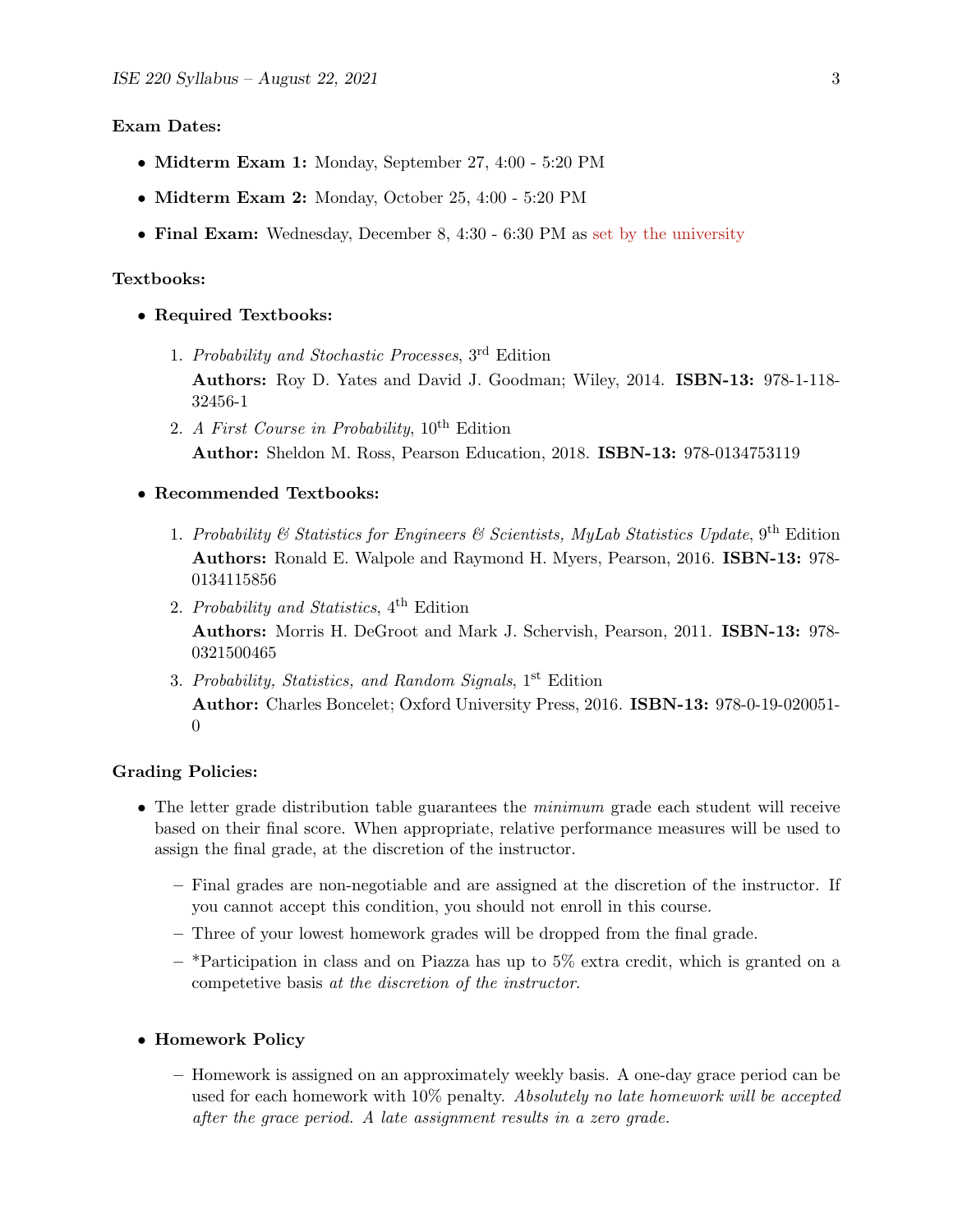- In case of documented illness or grave family situations, exceptions can be made to the late submission policy.
- Poor internet connection, failing to upload properly, or similar issues are **NOT** acceptable reasons for late submissions. If you want to make sure that you do not have such problems, submit homework eight hours earlier than the deadline. Please do not ask the instructor to make individual exceptions.
- Homework solutions should be typed or scanned using scanners or mobile scanner applications like CamScan and uploaded on blackboard (photos taken by cell-phone cameras and in formats other than pdf will NOT be accepted). Programs and simulation results have to be uploaded on blackboard as well.
- Students are encouraged to discuss homework problems with one another, but each student must do their own work and submit individual solutions written/ coded in their own hand. Copying the solutions or submitting identical homework sets is written evidence of cheating. The penalty ranges from F on the homework or exam, to an F in the course, to recommended expulsion.
- Posting the homework assignments and their solutions to online forums or sharing them with other students is strictly prohibited and infringes the copyright of the instructor. Instances will be reported to USC officials as academic dishonesty for disciplinary action.

## • Exam Policy

- Make-up Exams: No make-up exams will be given. If you cannot make the above dates due to a class schedule conflict or personal matter, you must drop the class. In the case of a required business trip or a medical emergency, a signed letter from your manager or physician has to be submitted. This letter must include the contact of your physician or manager.
- Midterms and final exams will be closed book and notes. Calculators will be allowed in the exams and probably needed, but computers and cell-phones or any devices that have internet capability are not allowed. Two letter size cheat sheets (back and front) is allowed for each midterm. Four letter size cheat sheets (back and front) are allowed for the final.
- All exams are cumulative, with an emphasis on material presented since the last exam.
- Attendance:
	- Students are required to attend all the lectures and discussion sessions and actively participate in class discussions. Use of cellphones and laptops is prohibited in the classroom. If you need your electronic devices to take notes, you should discuss with the instructor at the beginning of the semester.

### Important Notes:

- Textbooks are secondary to the lecture notes and homework assignments.
- Handouts and course material will be distributed.
- Please use your USC email to register on Piazza and to contact the instructor and TAs.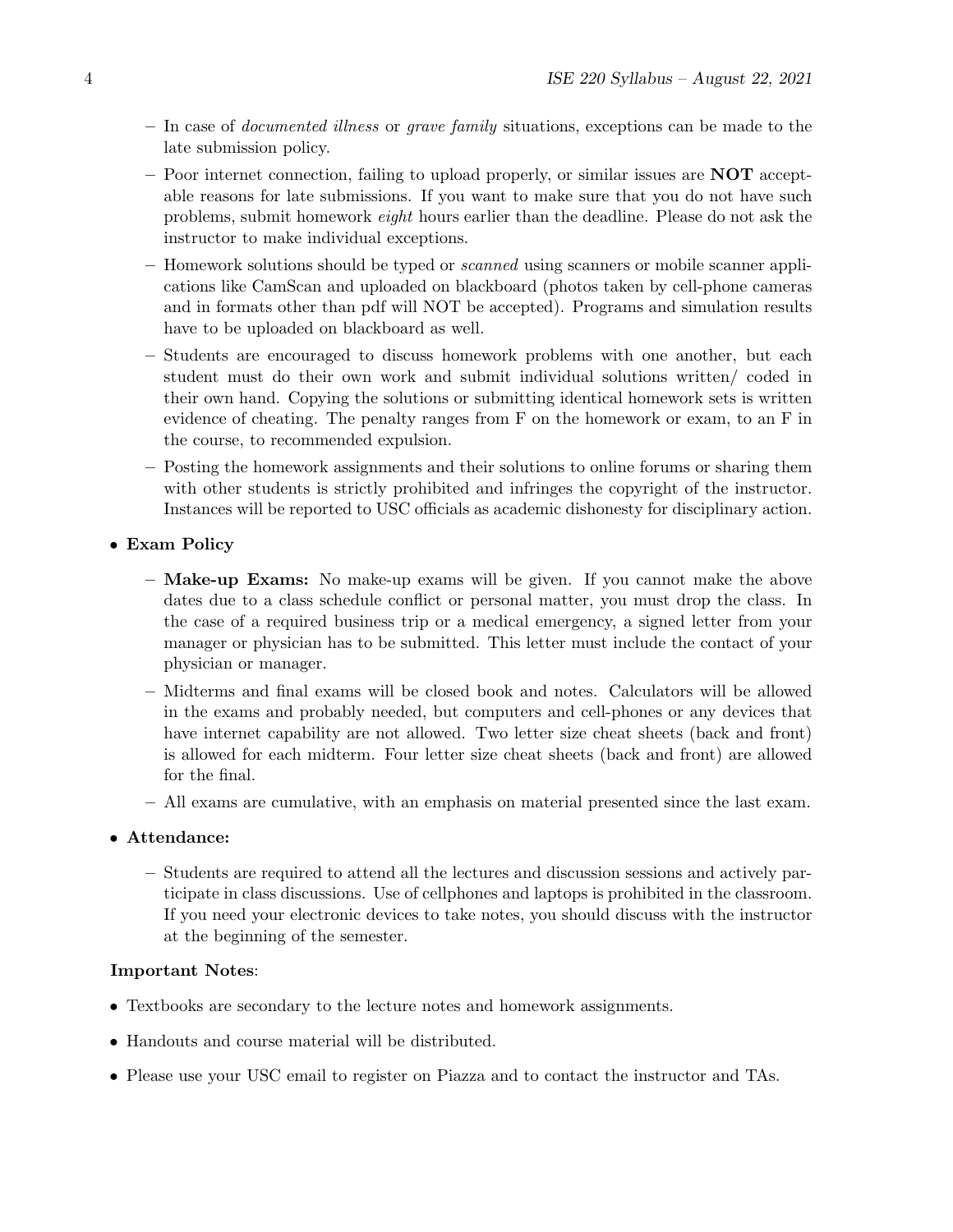| <b>MONDAY</b>                             | WEDNESDAY                                                           |  |
|-------------------------------------------|---------------------------------------------------------------------|--|
| Aug 23rd<br>$\mathbf 1$                   | 25th<br>$\bf{2}$                                                    |  |
| <b>Course Logistics</b>                   | Set Theory                                                          |  |
| Introduction                              | Algebra of Sets                                                     |  |
| What is probability?                      | Sample Space, Outcomes, and Events                                  |  |
| History of Probability                    | <b>Probability Basics</b>                                           |  |
|                                           | Kolmogorov's Axioms                                                 |  |
| 30th<br>3                                 | Sep 1st<br>4                                                        |  |
| <b>Probability Basics</b>                 | <b>Conditional Probability and</b>                                  |  |
| Properties of Probability                 | Independence                                                        |  |
|                                           | Definition of Conditional Probability and Its                       |  |
|                                           | Properties                                                          |  |
|                                           | Independent Events                                                  |  |
| 6th                                       | 8th<br>5                                                            |  |
| Labor Day                                 | The Law of Total Probability                                        |  |
|                                           | Partitions                                                          |  |
|                                           | Conditioning on Partitions and The Law of                           |  |
|                                           | Total Probability                                                   |  |
| 13th<br>6                                 | 15th<br>7                                                           |  |
| The Bayes Rule, Applications              | Sequential Experiments and                                          |  |
| Conditioning on Partitions and The Bayes' | Combinatorics                                                       |  |
| Rule                                      | Tree Diagrams                                                       |  |
| Applications in AI                        | Counting Methods                                                    |  |
| 20th<br>8                                 | 22nd<br>9                                                           |  |
| Sequential Experiments and                | Random Variables, Discrete Random                                   |  |
| Combinatorics                             | <b>Variables</b>                                                    |  |
| Counting Methods                          | The Concept of A Random Variable                                    |  |
| Independent Trials                        | Discrete Random Variables                                           |  |
| Reliability Analysis                      |                                                                     |  |
| 27th<br>10                                | 29th<br>11                                                          |  |
| Midterm 1                                 | Discrete Random Variables                                           |  |
|                                           | Probability Mass Functions (PMFs)                                   |  |
|                                           | Families of Discrete Random Variables<br>Bernoulli Random Variables |  |
|                                           | Geometric Random Variables                                          |  |
|                                           | Binomial Random Variables                                           |  |
|                                           | Pascal (Negative Binomial) Random Variables                         |  |
|                                           | Discrete Uniform Random Variables                                   |  |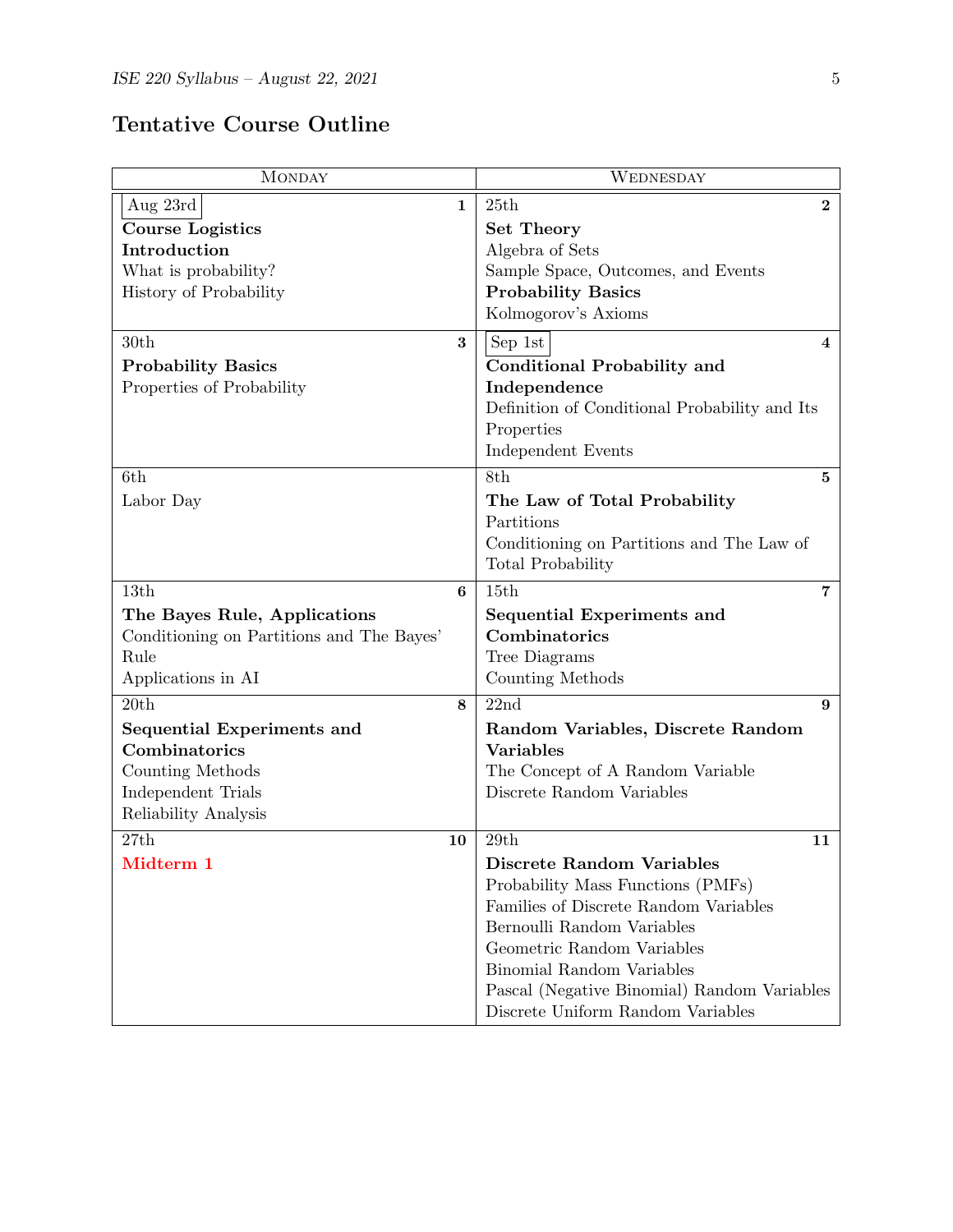| <b>MONDAY</b>                            | WEDNESDAY                                 |
|------------------------------------------|-------------------------------------------|
| Oct 4th<br>12                            | 6th<br>13                                 |
| <b>Discrete Random Variables</b>         | <b>Discrete Random Variables</b>          |
| Families of Discrete Random Variables    | Averages and Expected Values              |
| Poisson Random Variables                 | Expected Values of Families of Random     |
| Cumulative Distribution Functions (CDFs) | Variables                                 |
|                                          | Functions of Discrete Random Variables    |
| 11th<br>14                               | 13th<br>15                                |
| <b>Discrete Random Variables</b>         | <b>Discrete Random Variables</b>          |
| Expected Value of a Function of A Random | Variance and Standard Deviation           |
| Variable                                 | <b>Higher Order Moments</b>               |
| 18th<br>16                               | 20th<br>17                                |
| <b>Continuous Random Variables</b>       | <b>Continuous Random Variables</b>        |
| Continuous Sample Spaces                 | Expected Values and Variances             |
| Cumulative Distribution Functions (CDFs) | Families of Continuous Random Variables   |
| Probability Density Functions (PDFs)     | Uniform Random Variable                   |
|                                          | <b>Exponential Random Variables</b>       |
| 25th<br>18                               | 27th<br>19                                |
| Midterm 2                                | <b>Continuous Random Variables</b>        |
|                                          | Erlang Random Variables                   |
|                                          | Gamma Random Variables                    |
| Nov 1st<br>20                            | 3rd<br>21                                 |
| <b>Continuous Random Variables</b>       | <b>Multiple Random Variables</b>          |
| Gaussian Random Variables                | Joint CDFs                                |
|                                          | Joint PMFs                                |
|                                          | Marginal PMFs                             |
| 8th<br>22                                | 10th<br>23                                |
| <b>Multiple Random Variables</b>         | <b>Multiple Random Variables</b>          |
| Joint PDFs                               | Expected Value of A Function of Multiple  |
| Marginal PDFs                            | Random Variables                          |
| Independence                             | Covariance, Correlation, and Independence |
| 15th<br>24                               | 17th<br>25                                |
| <b>Multiple Random Variables</b>         | <b>Multiple Random Variables</b>          |
| Bivariate Gaussian Random Variables      | Conditioning on an Event                  |
| Multivariate Probability Models          | Conditional PDFs and PMFs                 |
|                                          | Conditional Expectation                   |
| 22nd<br>26                               | 24th                                      |
| <b>Functions of Random Variables</b>     | Thanksgiving Break                        |
| Densities of Functions of Two Random     |                                           |
| Variables                                |                                           |
| Sums of Random Variables                 |                                           |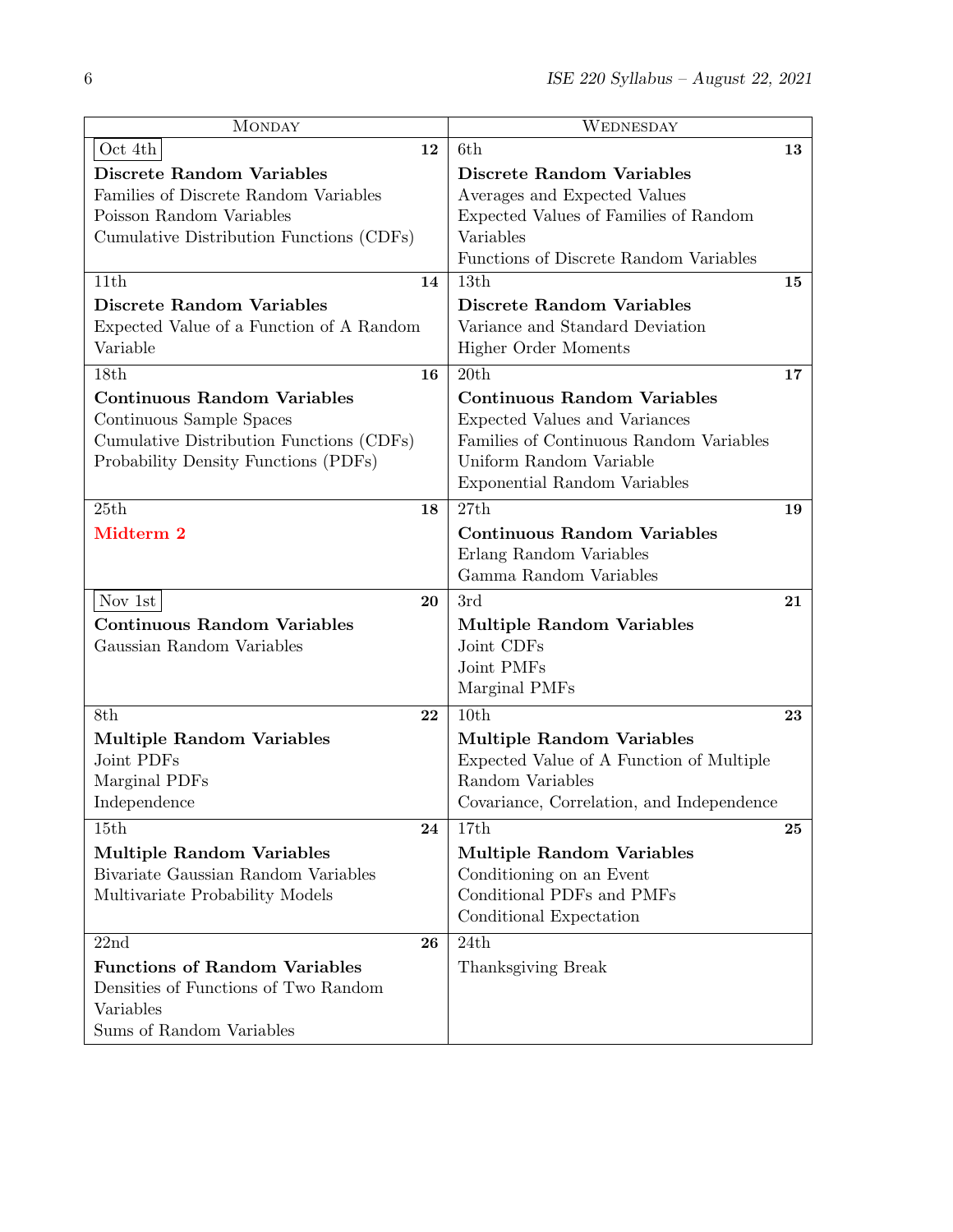| <b>MONDAY</b>                              | WEDNESDAY             |  |
|--------------------------------------------|-----------------------|--|
| 29th<br>$27\,$                             | Dec 1st<br>28         |  |
| Limit Theorems                             | <b>Limit Theorems</b> |  |
| Expectation and Variance of Sums of Random | The Sample Mean       |  |
| Variables                                  | Laws of Large Numbers |  |
| The Central Limit Theorem                  |                       |  |
| Binomial Approximation                     |                       |  |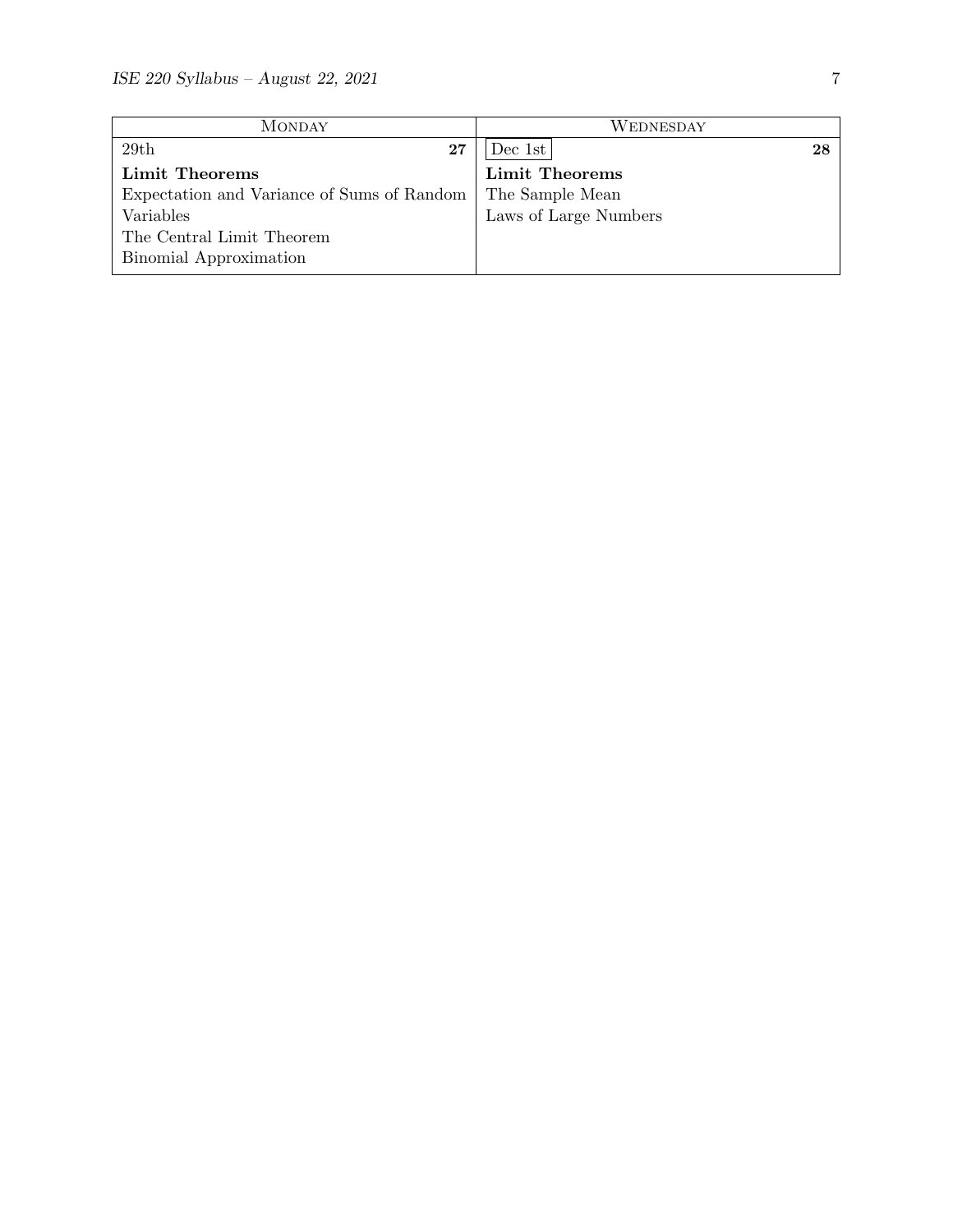# Homework Due Dates

| THURSDAY                                                           |            |
|--------------------------------------------------------------------|------------|
| Aug 26th                                                           |            |
|                                                                    |            |
| Sep $2nd$                                                          | 2          |
| <b>Homework 1 Due</b>                                              |            |
| 9th<br><b>Homework 2 Due</b>                                       | 3          |
|                                                                    |            |
| 16th<br><b>Homework 3 Due</b>                                      |            |
|                                                                    |            |
| 23rd<br><b>Homework 4 Due</b>                                      |            |
| 30th                                                               |            |
| <b>Homework 5 Due</b> (Late penalty waived)                        |            |
|                                                                    |            |
| Oct $7\mathrm{th}$<br><b>Homework 6 Due</b>                        |            |
| 14th                                                               |            |
| Homework 7 Due on Oct 13 (No late penalty if you submit on Friday) |            |
| 21st                                                               | 9          |
| <b>Homework 8 Due</b>                                              |            |
| 28th                                                               | 10         |
| <b>Homework 9 Due</b> (Late penalty waived)                        |            |
| Nov $4\rm{th}$                                                     | 11         |
| <b>Homework 10 Due</b>                                             |            |
| 11th                                                               | 12         |
| <b>Homework 11 Due</b>                                             |            |
| 18th                                                               | 13         |
| <b>Homework 12 Due</b>                                             |            |
| 25th                                                               | 14         |
|                                                                    |            |
| $\ensuremath{\mathsf{Dec}}$ 2nd                                    | $1\vert 5$ |
| <b>Homework 13 Due</b>                                             |            |